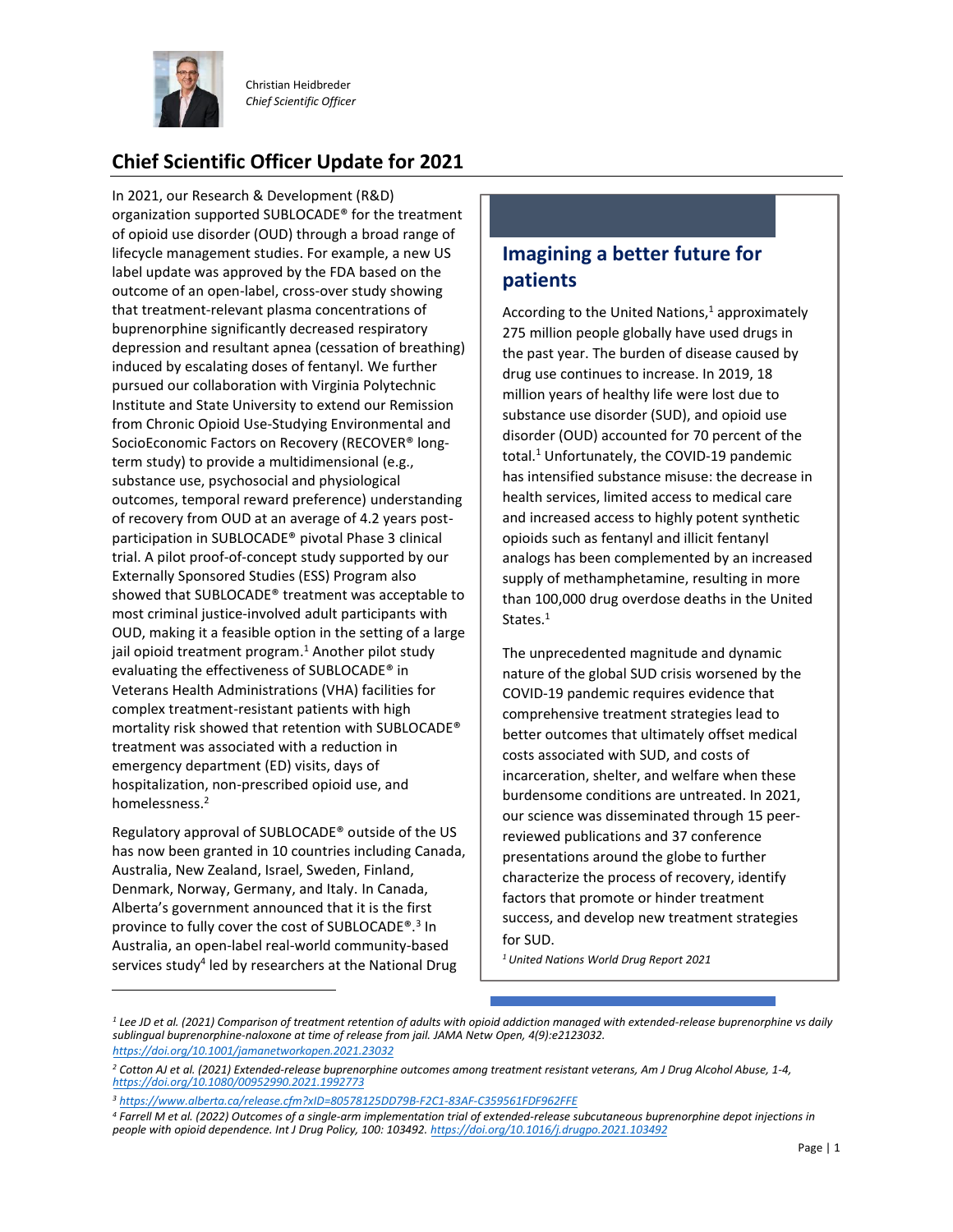and Alcohol Research Centre (NDARC) showed that SUBLOCADE® treatment led to declines in heroin use, nonprescribed opioid use, and injecting drug use. Improvements in quality of life, participation in employment, and treatment satisfaction measures were also observed.

We geographically expanded our SUBOXONE® film franchise by securing regulatory approvals in Canada, Israel, all EU Member States (+ UK, Iceland, Norway, and Liechtenstein), New Zealand, and Qatar. Regulatory review has been completed in United Arabic Emirates, and is ongoing in Kuwait, and the Kingdom of Saudi Arabia.

The United Nations recently estimated that roughly 200 million people had used cannabis in 2019, which represents 4% of the global population.<sup>1</sup> The number of cannabis users globally has increased by nearly 18% over the past decade.<sup>1</sup> In the US alone, there were nearly 50 million past year cannabis users among people aged 12 or older in 2020.<sup>5</sup> Numerous studies have shown that there is a short- and long-term cerebral toxicity of cannabis, marked mainly by cognitive, addictive and psychotomimetic effects linked to the duration, frequency, dose, and age at onset of cannabis use.<sup>1</sup> We are, therefore, eager to expand our pipeline toward Cannabis Use Disorder (CUD) with the announcement of a strategic collaboration with Aelis Farma, a private biotechnology company based in Bordeaux, France. The collaboration includes an exclusive option and license agreement for the global rights to AEF0117, Aelis' first-in-class synthetic Signaling Specific inhibitor (SSi) engineered to inhibit the cannabinoid type 1 (CB1) receptor (CB1-SSi). In clinical Phase 1 and Phase 2A studies, AEF0117 showed promising safety, tolerability, and efficacy signals in subjects with CUD. A Phase 2B proof of concept study protocol that will be coordinated by Prof. Frances Levin at Columbia University, is planned to start at the end of Q1-2022.

With the support of an NIH grant entitled "*Clinical Evaluation of C4X3256, a Non-Opioid, Highly-Selective Orexin-1 Receptor Antagonist for the Treatment of Opioid Use Disorder*" we completed our Phase 1 INDV-2000-101 single ascending dose (SAD) study and pursued drug substance and drug product development work. Finally, our collaboration with Addex Therapeutics for the lead optimization of INDV-1000 (GABA-B positive allosteric modulator (PAM) for Alcohol Use Disorder (AUD) led to major achievements with the ongoing characterization of two lead molecules.

*<sup>5</sup> Substance Abuse and Mental Health Services Administration. (2021). Key substance use and mental health indicators in the United States: Results from the 2020 National Survey on Drug Use and Health (HHS Publication No. PEP21-07-01-003, NSDUH Series H-56). Rockville, MD: Center for Behavioral Health Statistics and Quality, Substance Abuse and Mental Health Services Administration.*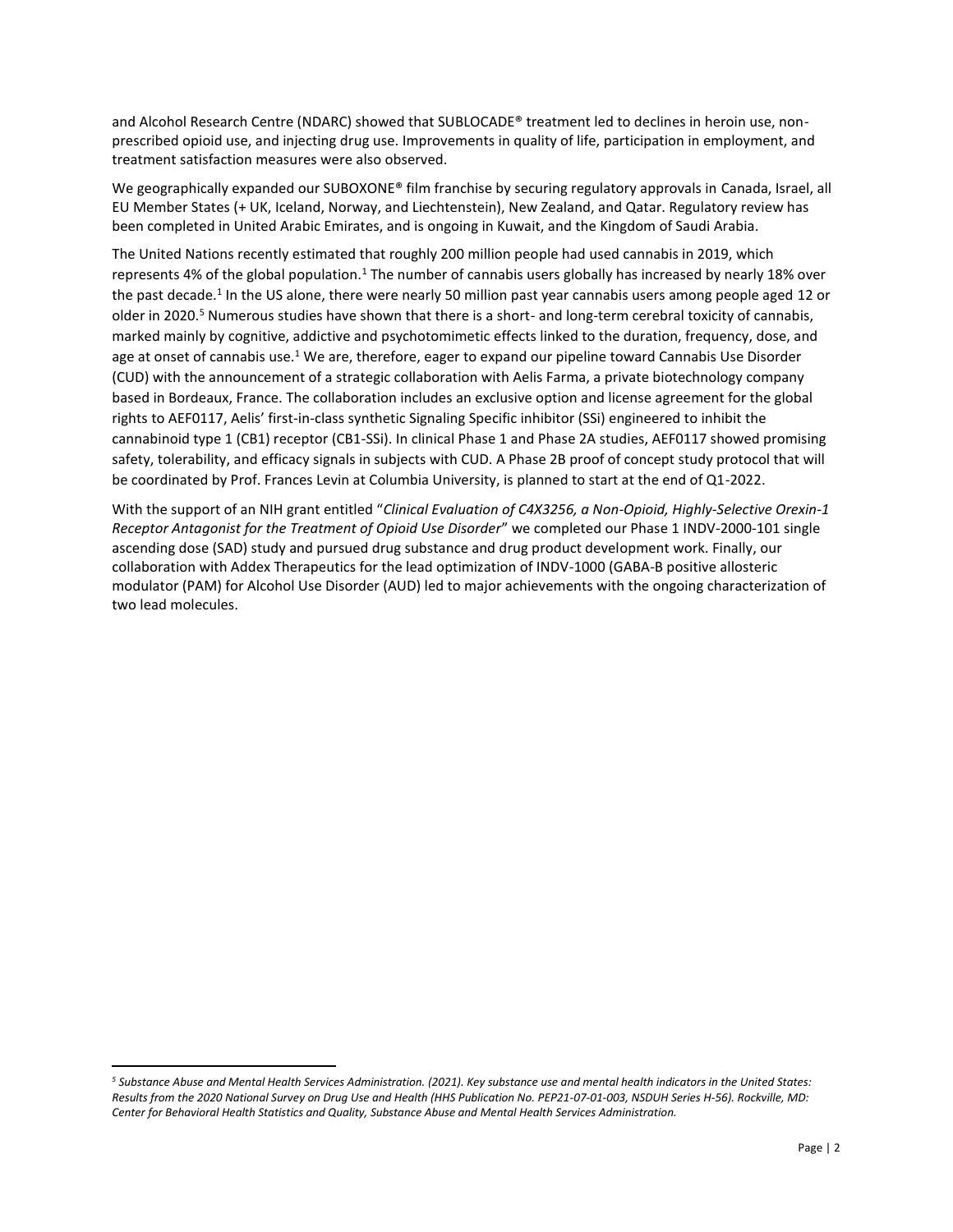## *Peer-Reviewed Publications 2021*

- 1. Le Moigne A et al. (2021) Reanalysis of a phase 3 trial of a monthly extended-release risperidone injection for the treatment of acute schizophrenia. J Clin Psychopharmacol, 41(1) : 76-77. <https://doi.org/10.1097/JCP.0000000000001319>
- 2. Kranzler HR et al. (2021) Moderation by a Delta-Opioid Receptor Gene Polymorphism of the Therapeutic Effect of Extended-Release Buprenorphine in Opioid Use Disorder. Int. J. Neuropsychopharm., 24(2): 89-96. <https://doi.org/10.1093/ijnp/pyaa069>
- 3. Monico LB et al. (2021) Exploring non-prescribed use of buprenorphine in the criminal justice system through qualitative interviews among individuals recently released from incarceration. J. Subst. Abuse Treat., 123:108267.<https://doi.org/10.1016/j.jsat.2020.108267>
- 4. Allsop G et al. (2021) Process Development Towards a Pro-Drug of R-Baclofen. Org. Process Res. Dev., 25(1): 136–147.<https://pubs.acs.org/doi/10.1021/acs.oprd.0c00491>
- 5. Kharidia J et al. (2021) Quantitative Prediction of the Systemic Exposure to Buprenorphine Extended-Release Monthly Injection Following Co-administration of Strong CYP3A4 Inhibitors/Inducers. Clin. Pharmacol. Drug Dev., Epub ahead of prin[t http://doi.org/10.1002/cpdd.934](http://doi.org/10.1002/cpdd.934)
- 6. Jones AK et al. (2021) Population Pharmacokinetics of a Monthly Buprenorphine Depot Injection for the Treatment of Opioid Use Disorder: A Combined Analysis of Phase II and Phase III Trials. Clin Pharmacokinetics, 60(4):527-540.<http://doi.org/10.1007/s40262-020-00957-0>
- 7. Algera MH et al. (2021) Tolerance to opioid-induced respiratory depression in chronic high-dose opioid users: a model-based comparison with opioid-naïve individuals. Clin. Pharmacol. Ther. 109(3):637-645. <https://doi.org/10.1002/cpt.2027>
- 8. Wiest K et al. (2020) RBP-6000: a rationally designed prolonged-release buprenorphine formulation. Heroin Addiction and Related Clinical Problems (HARCP). Published Ahead of Print, January 18, 2021.
- 9. Lintzeris N et al. (2021) Strategies for transfer between buprenorphine and methadone for medicationassisted treatment for opioid use disorders and associated outcomes: a systematic review. J Addict Med, epublished https://journals.lww.com/journaladdictionmedicine/Abstract/9000/Strategies for Transfer From Methadon [e\\_to.99047.aspx](https://journals.lww.com/journaladdictionmedicine/Abstract/9000/Strategies_for_Transfer_From_Methadone_to.99047.aspx)
- 10. Hill D et al. (2021) Clinical Case Conference: Strategies for Transferring from Methadone to Buprenorphine. J Addict Med, Epub ahead of print: J Addict Med. Apr 14[. http://doi.org/10.1097/ADM.0000000000000854](http://doi.org/10.1097/ADM.0000000000000854)
- 11. Gryczynski J et al. (2021) Use of non-prescribed buprenorphine in the criminal justice system: Perspectives of individuals recently released from incarceration. J. Subst. Abuse Treat., e-published [https://www.journalofsubstanceabusetreatment.com/article/S0740-5472\(21\)00075-1/fulltext](https://www.journalofsubstanceabusetreatment.com/article/S0740-5472(21)00075-1/fulltext)
- 12. Le Moigne A et al. (2021) PANSS Individual Item and Marder Dimension Analyses from a Pivotal Trial of RBP-7000 (Monthly Extended-Release Risperidone) In Schizophrenic Patients. Manuscript accepted July 7, published J. Clin. Psychiatry 2021; 82(5):21m13906.<https://www.psychiatrist.com/read-pdf/37024/>
- 13. Moss LM et al. (2021) Effect of Sustained High Buprenorphine Plasma Concentrations on Fentanyl-Induced Respiratory Depression: A Placebo-Controlled Crossover Study. PlosOne, Manuscript accepted August 16, 2021.
- 14. Boyett B et al. (2021) Assessment of Craving in opioid Use Disorder: Psychometric Evaluation and Predictive Validity of the Opioid Craving VAS. Drug & Alcohol Dependence, Manuscript accepted August 30, 2021. Preproofs:<https://www.sciencedirect.com/science/article/pii/S0376871621005524>
- 15. Brailey-Partridge J et al. (2021) Synthesis of 1-Chloronaloxone and 2-Chloronaloxone. Org. Process Res. Dev. 2021, 25, 11, 2502–2507.<https://doi.org/10.1021/acs.oprd.1c00288>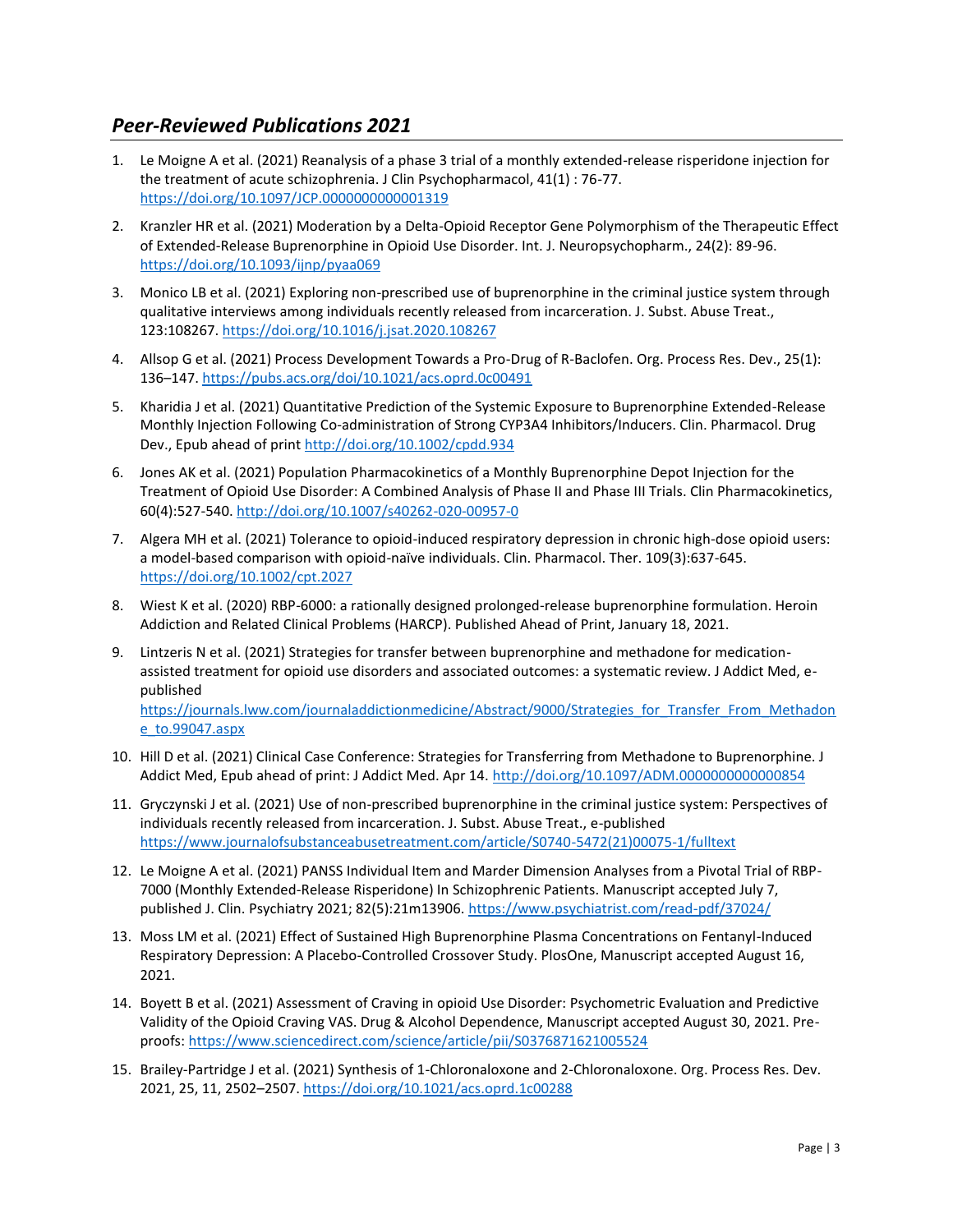## *Published Conference Abstracts 2021*

- 1. Andrada E et al. (2021) Depot buprenorphine: patient characteristics and treatment retention in a general practice setting in Victoria, Australia. International Medicine in Addiction (IMIA), February 25-28, 2021.
- 2. Halpern R et al. (2021) Characteristics, Health Care Utilization, and Treatment Patterns Among Patients Initiating Therapy on SUBLOCADE (BUP-XR) for Opioid Dependence: A Retrospective Claims Data Analysis. Academy of Managed Care Pharmacy (AMCP), April 13-16, 2021.
- 3. Mullen W et al. (2021) Past-Year Distribution Patterns of BUP-XR Within Organized Health Systems, Academy of Managed Care Pharmacy (AMCP), April 13-16, 2021.
- 4. Mullen W et al. (2021) Access to Medications for Opioid Use Disorder Within Integrated Healthcare Systems: Barriers and Potential Solutions. Annual Virtual Meeting of the College of Psychiatric and Neurologic Pharmacists (CPNP), April 19-23, 2021.
- 5. Abdel-Sattar M et al. (2021) Impact of COVID-19 on OUD Management and MOUD Access in the US. Annual Virtual Meeting of the American Society of Addiction Medicine (ASAM), April 22-24, 2021.
- 6. Gryczynski J et al. (2021) Use of non-prescribed buprenorphine during incarceration: Perspectives of former inmates, National Commission on Correctional Health Care (NCCHC) Spring Conference, April 24-27, 2021.
- 7. Mullen W et al. (2021) Variations in DEA Waivered Provider Utilization of Buprenorphine for the Treatment Opioid Use Disorder (OUD) National Commission on Correctional Health Care (NCCHC) Spring Conference, April 24-27, 2021.
- 8. Walling D et al. (2021) RBP-7000 Monthly Risperidone Injection (180 mg) Following Switch from Daily Oral Risperidone (6 mg) in Stable Schizophrenic Patients, American Psychiatric Association, (APA) May 1-3.
- 9. Walling D et al. (2021) Alternate Injection Site (Back of Upper Arm) for Monthly Long-acting Risperidone Injections of RBP-7000, American Psychiatric Association, (APA) May 1-3.
- 10. Wiest K et al. (2021) Initiating Monthly Buprenorphine Injection After Single Dose of Sublingual Buprenorphine. 83rd Annual Scientific Virtual Meeting of the College on Problems of Drug Dependence (CPDD), June 21-24, 2021.
- 11. Wiest K et al. (2021) Examining the benefit of RBP-6000 300mg versus 100mg maintenance dose in opioid injectors. 83rd Annual Scientific Virtual Meeting of the College on Problems of Drug Dependence (CPDD), June 21-24, 2021.
- 12. Farrell M et al. (2021) An open-label, multicenter, single-arm trial of monthly injections of extended-release buprenorphine in people with opioid use disorder: the CoLAB (Community Long-Acting Buprenorphine) study. 83rd Annual Scientific Virtual Meeting of the College on Problems of Drug Dependence (CPDD), June 21-24, 2021.
- 13. Black JC et al. (2021) Mortality of Buprenorphine and Methadone in the United States 2010-2017. 83rd Annual Scientific Virtual Meeting of the College on Problems of Drug Dependence (CPDD), June 21-24, 2021.
- 14. Keith DR et al. (2021). Struggling with recovery from opioids: Who is at risk during COVID-19? 83rd Annual Scientific Virtual Meeting of the College on Problems of Drug Dependence (CPDD), June 21-24, 2021.
- 15. Abdel-Sattar M et al. (2021) Impact of COVID-19 on OUD Management and MOUD Access in the US, NCCHC (Annual Correctional Mental Health Care Conference), July 20-21, 2021.
- 16. Sreetharan A, Johnston L (2021) Geographic distribution and community pharmacy involvement in SUBLOCADE® (long-acting buprenorphine injection) uptake in the first 6 months after launch, PSA (Pharm Society of Australia), July 30-August 1, 2021.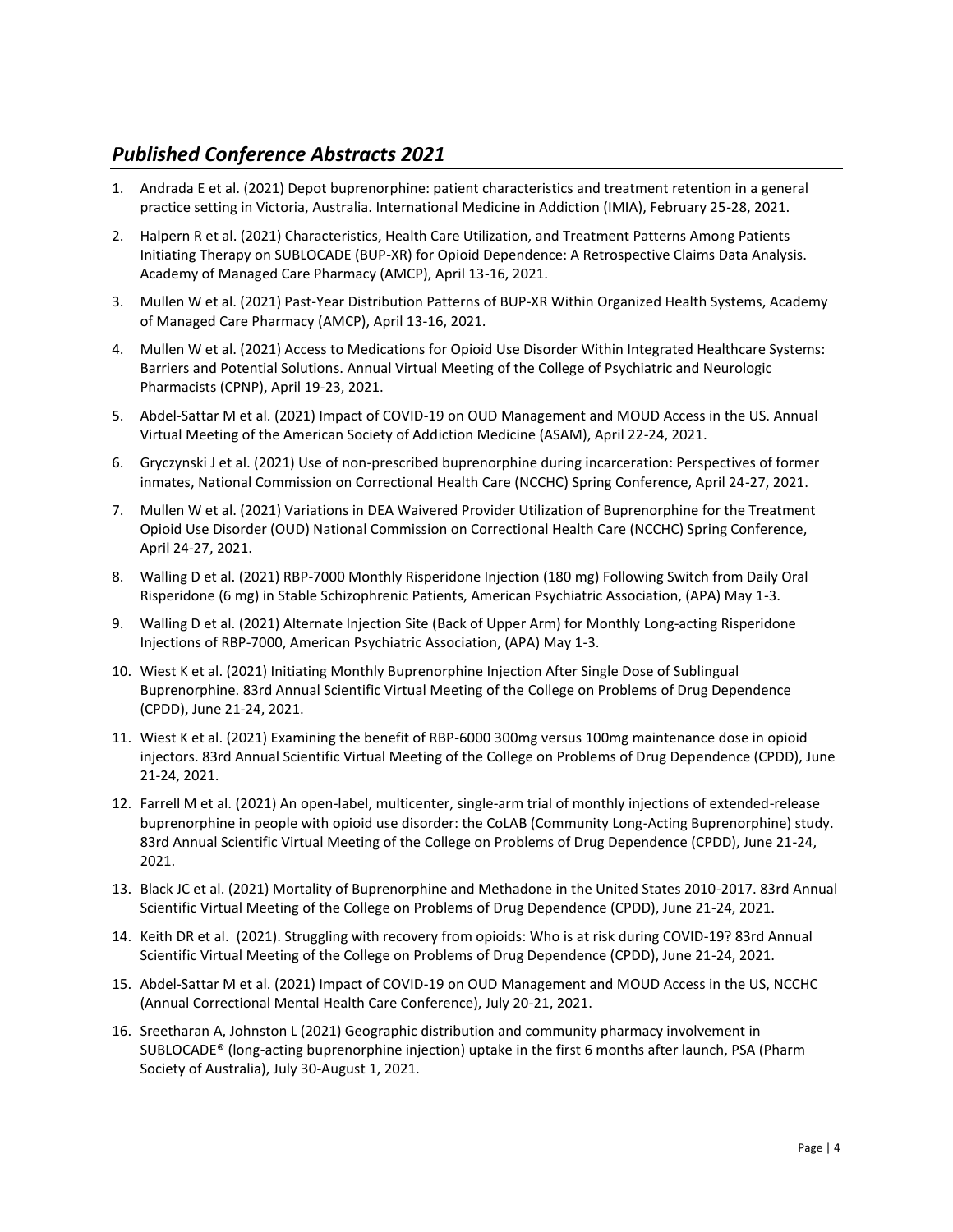- 17. Mullen W et al. (2021) Access to Medications for Opioid Use Disorder Within Integrated Healthcare Systems: Barriers and Potential Solutions. American Psychiatric Nurses Association (APNA), October 13-16, 2021.
- 18. Gray F., Sublocade®, From the Clinic into the Real World, ATHS, October 19-22, 2021, Biarritz, France.
- 19. Mariani J et al. (2021) Rapid Initiation of Extended-Release Buprenorphine in Patients using Fentanyl and Fentanyl Analogs. Canadian Society of Addiction Medicine (CSAM), October 21-23, 2021.
- 20. Wiest et al. (2021) Examining the benefit of RBP-6000 300mg versus 100mg maintenance dose in opioid injectors, CSAM, October 21-23, 2021.
- 21. Keith et al. (2021) Struggling with recovery from opioids: Who is at risk during COVID-19? CSAM, October 21- 23, 2021.
- 22. Wiest et al. (2021) Initiating Monthly Buprenorphine Injection After Single Dose of Sublingual Buprenorphine, CSAM, October 21-23, 2021.
- 23. Lee et al. (2021) Real-World Evidence for the Management of Opioid Use Disorder (OUD) During COVID-19 pandemic for patients receiving Opioid Agonist Treatment (OAT), CSAM, October 21-23, 2021.
- 24. Walling D et al. (2021) RBP-7000 monthly risperidone injection (180 mg) following switch from daily oral risperidone (6 mg) in stable schizophrenic patients, US Psych 2021, San Antonio, TX, Oct 29-Nov 1 2021.
- 25. Walling D et al. (2021) Alternate injection site (back of upper arm) for monthly long-acting risperidone injections of RBP-7000. US Psych 2021, San Antonio, TX, Oct 29-Nov 1 2021.
- 26. Mullen W et al. (2021) Factors impacting MOUD treatment decisions in criminal justice-involved populations. National Conference on Correctional Health Care (NCCHC) October 30-November 3, 2021.
- 27. Patient-relevant therapy outcomes in the routine treatment of opioid-dependent patients in Germany with Suboxone® Sublingual Film [PROFIL], DGS Berlin, Nov 5-11 2021, Germany,
- 28. Boyett et al. (2021) Assessment of a single-item Opioid Craving Visual Analog Scale (OC-VAS) in patients with opioid use disorder, Australasian Professional Society on Alcohol and other Drugs (APSAD), Hobart, Australia, November 7-10, 2021.
- 29. Olofsen E et al. (2021) Modelling Buprenorphine Effect on Fentanyl-induced Respiratory Depression in Opioidnaïve and Opioid-tolerant Subjects. ACoP (Amer Conf Pharmacometrics), November 8-12, 2021.
- 30. Lee K et al. (2021) Real-World Evidence for the Management of Opioid Use Disorder (OUD) During COVID-19 pandemic for Patients Treated with Opioid Agonist Treatment (OAT), International Society of Addiction Medicine (ISAM), Virtual, November 19-21, 2021.
- 31. Grover P. et al. (2021) Understanding Real-World Treatment Patterns in Opioid Use Disorder (OUD): Clinical Practice Versus Treatment Guidelines, International Society of Addiction Medicine (ISAM), Virtual, November 19-21, 2021.
- 32. Rutrick et al (2021) Long -Term Efficacy and Safety of SUBLOCADE®, a Monthly Subcutaneous Buprenorphine Depot Injections for Opioid Use Disorder, International Society of Addiction Medicine (ISAM), Virtual, November 19-21, 2021.
- 33. Wiest et al. (2021) Initiating Monthly Buprenorphine Injection After Single Dose of Sublingual Buprenorphine, International Society of Addiction Medicine (ISAM), Virtual, November 19-21, 2021.
- 34. Wiest et al. (2021) Examining the benefit of RBP-6000 300mg versus 100mg maintenance dose in opioid injectors, International Society of Addiction Medicine (ISAM), Virtual, November 19-21, 2021.
- 35. Mariani et al. (2021) Rapid Initiation of Extended-Release Buprenorphine in Patients Using Fentanyl and Fentanyl Analogs, Albatros, Paris, France, December 7-9, 2021.
- 36. Wiest et al. (2021) Examining efficacy and safety of extended-release buprenorphine in subgroups of subjects with moderate to severe opioid use disorder, Albatros, Paris, France, December 7-9, 2021.